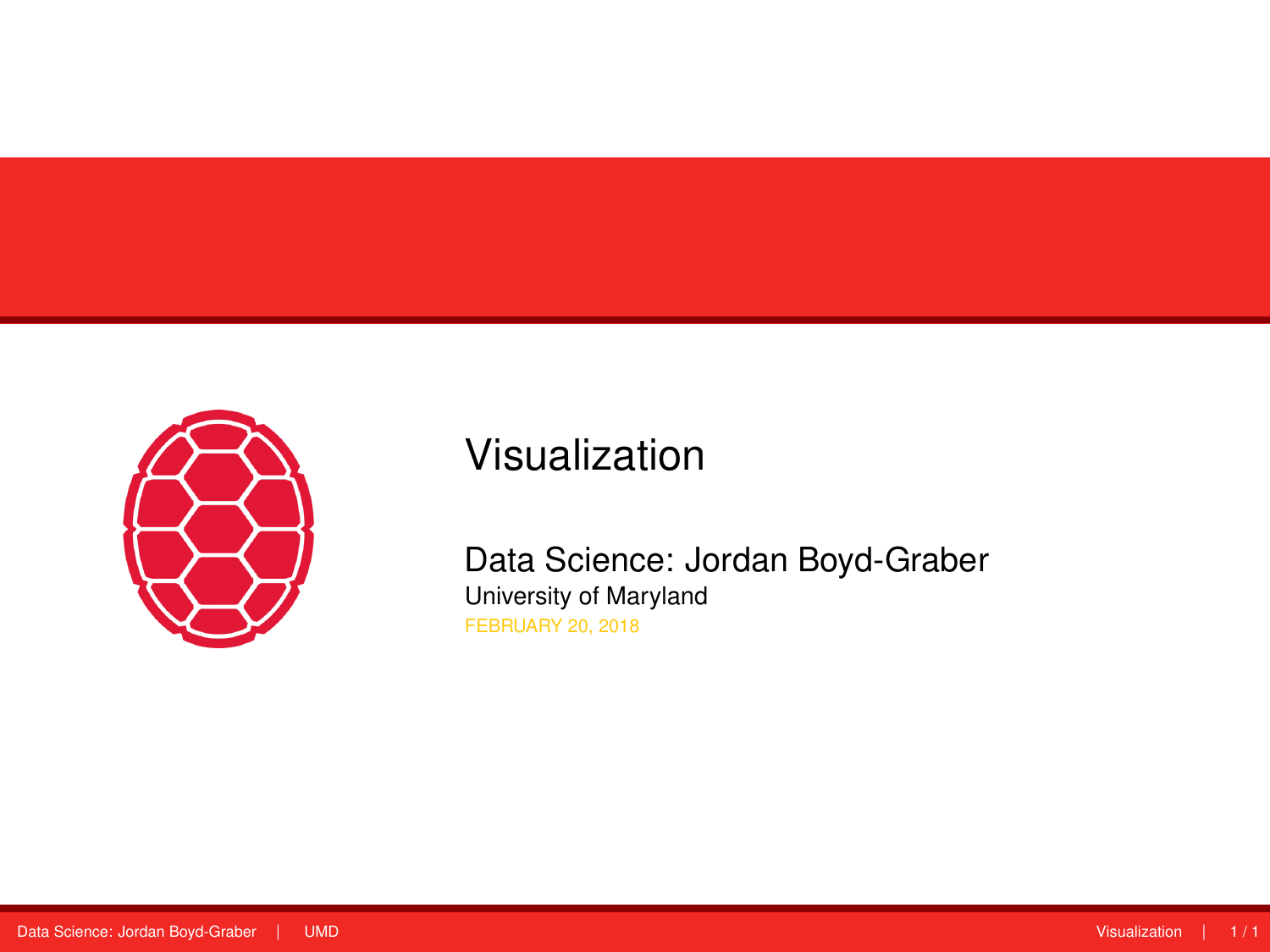### **Download Data**

- In ds-hw data directory
- **Two** csv files
- **Already cleaned**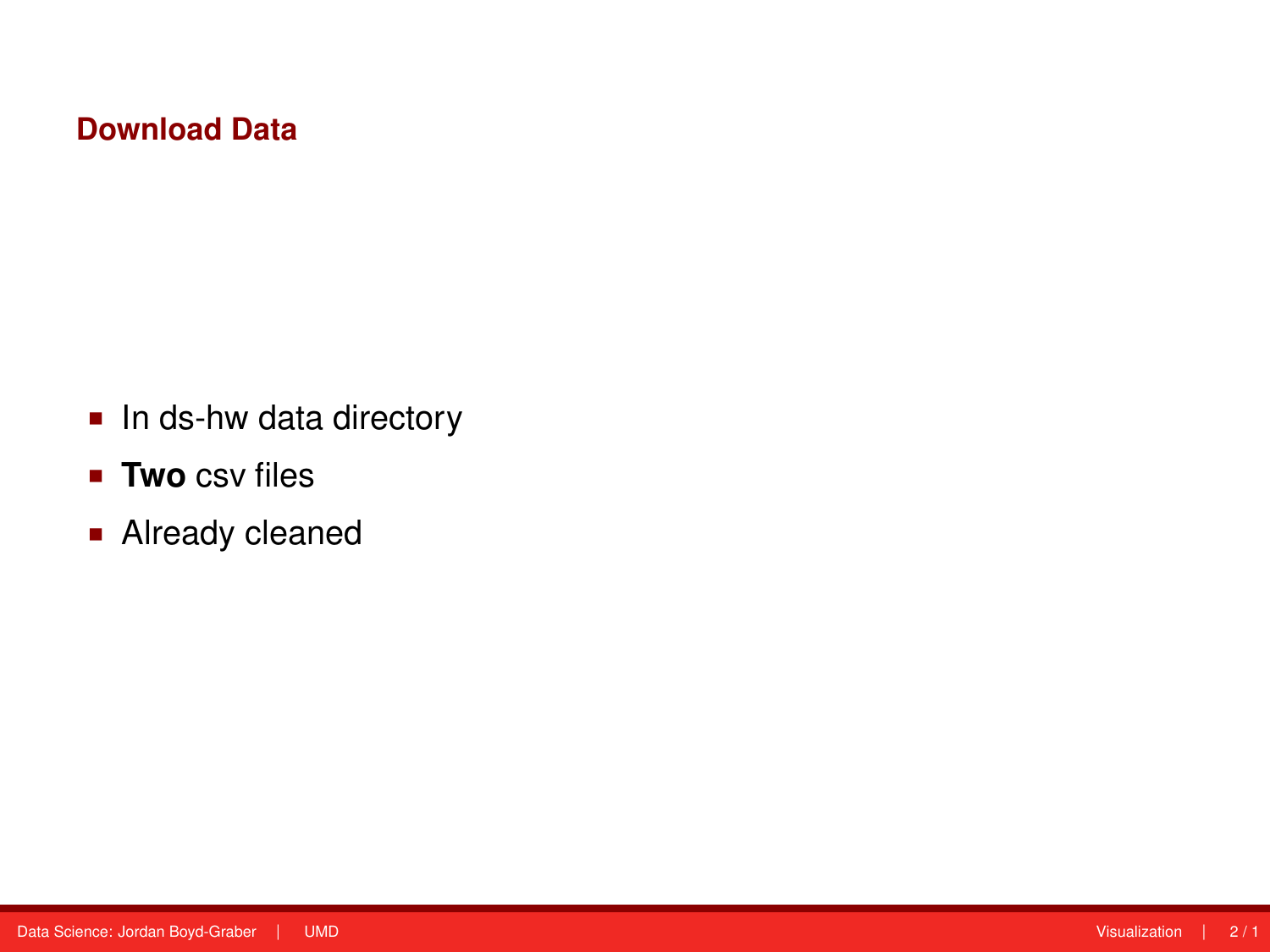## **Replicate This Plot**



reorder\_categories geom\_point facet\_grid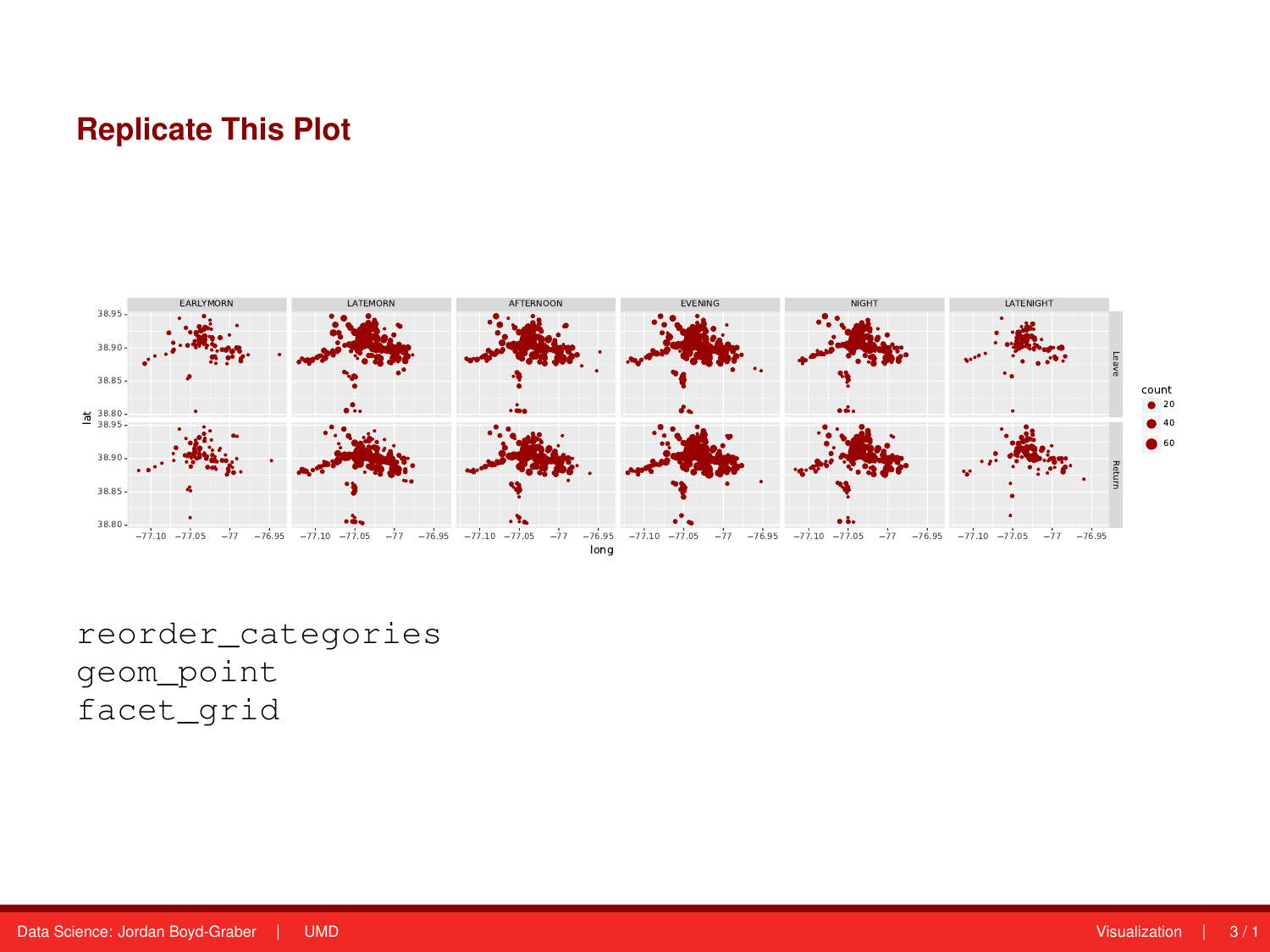#### **Stations**

```
stations = pd.read_csv("stations.csv")
levels = ['EARLYMORN', 'LATEMORN', 'AFTERNOON', 'EVENING', 'NIGHT', 'LATENIGHT']
stations['time'] = stations['time'].astype('category')
stations['time'] = stations['time'].cat.reorder_categories(levels)
p = ggplot(stations)
p += geom_point (stations, aes(x='long', y='lat', size = 'count'),
                             color="#990000")
p \leftarrow facet grid("type ~ time")p.save("stations.pdf", scale=0.6, height=4, width=18)
```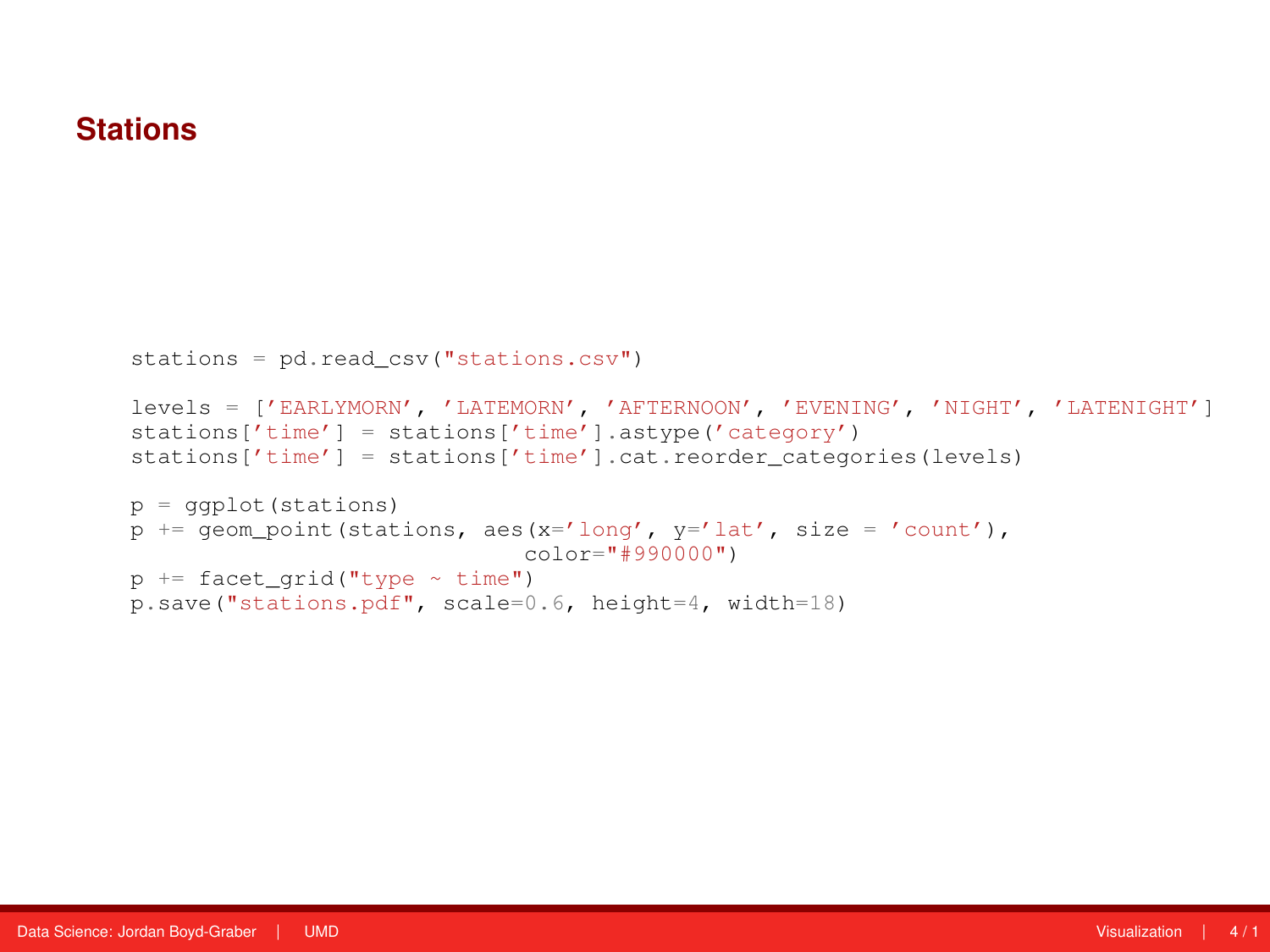## **Replicate This Plot**



geom\_histogram binwidth scale\_y\_sqrt xlim facet\_grid